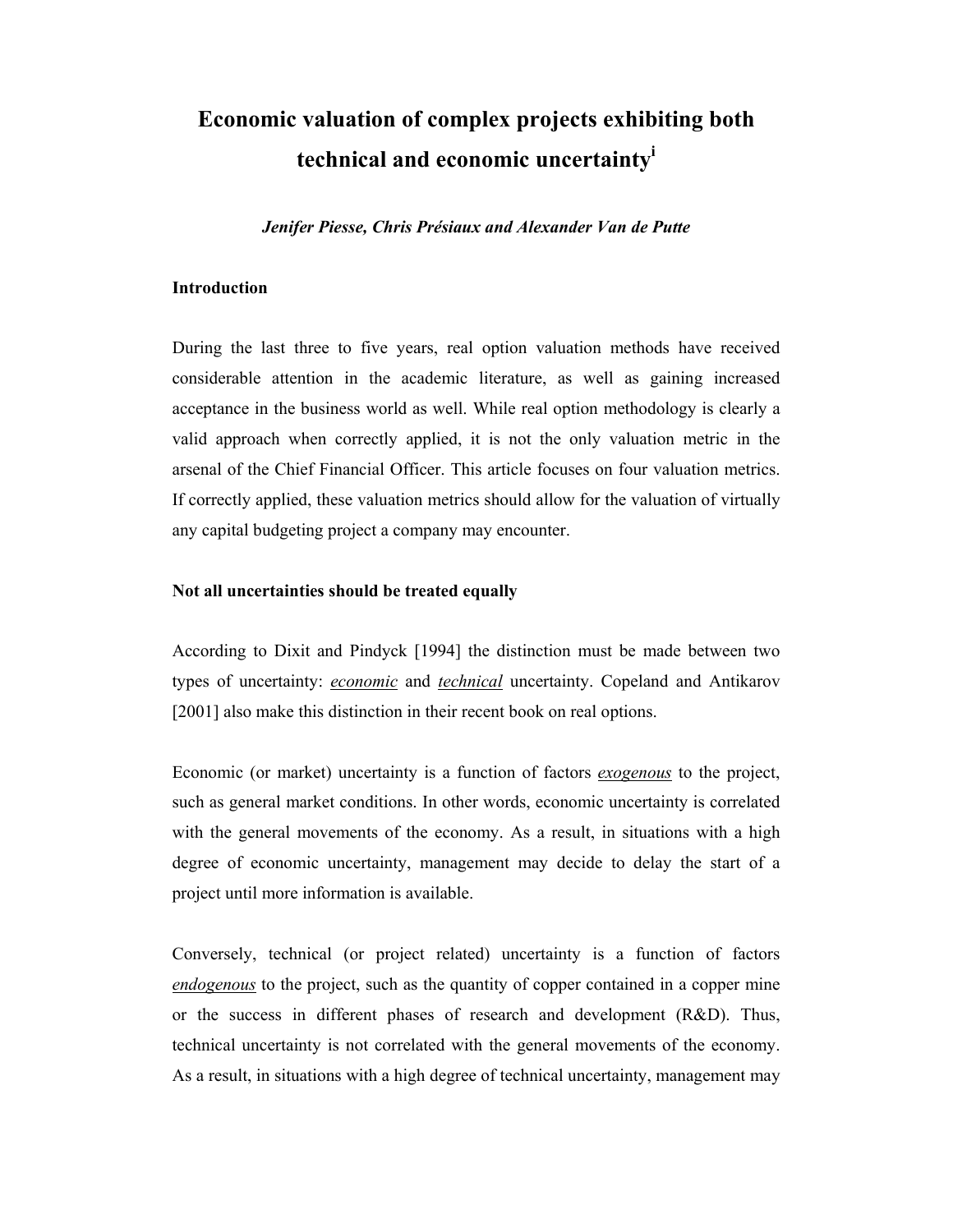decide to start the project in order to collect additional information. Technical uncertainty can only be reduced by actually undertaking and completing the project.

An alternative way to illustrate why technical and economic uncertainty should be treated differently for valuation purposes has to do with the timing of the investment outlays in relation to the resolution of the uncertainty. As mentioned before, in the case of technical uncertainty, the uncertainty can only be reduced by actually undertaking and completing the project. This implies that the investment decision occurs before the resolution of the uncertainty (see figure 1a) and that management is exposed to the downside, because they will only find later whether the project was successful. Economic uncertainty on the other hand may allow management to postpone the decision until more information is available. This implies that the investment decision occurs after the resolution of the uncertainty (see figure 1b). As a result management is not anymore exposed to the downside, because under the rational expectation hypothesis, they will only decide to make the additional investment when conditions prove to be favourable.



As an example, consider a company active in oil exploration, such as Exxon-Mobil or Shell. Assume that an oil field has just been discovered and the company in question considers its exploration. However, the company faces considerable economic uncertainty (the price of oil changes as a function of supply and demand), as well as technical uncertainty (the quantity of oil contained in the oil field is not known with certainty). The price of oil today is known with certainty. Future oil prices are,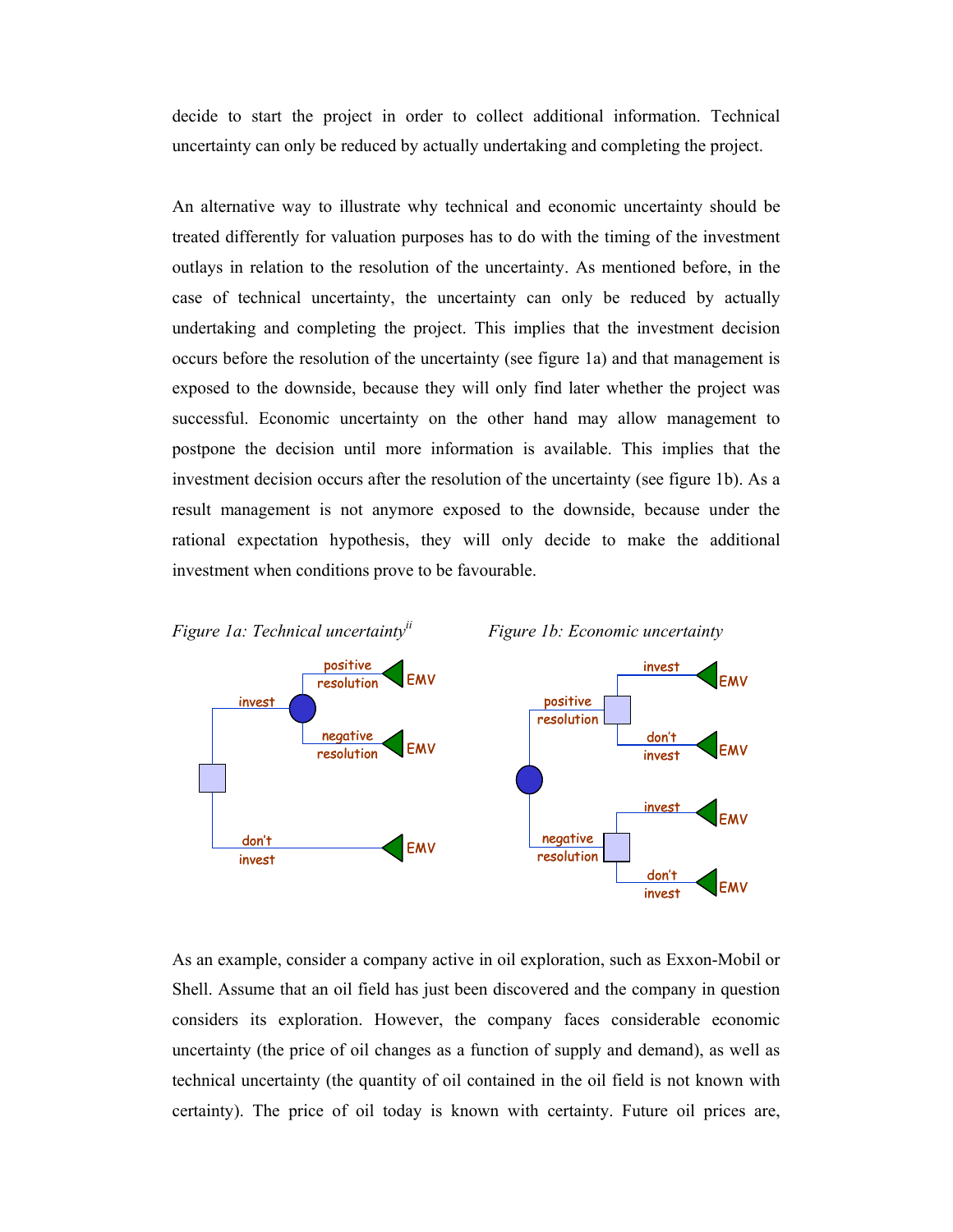however, unknown until the future arises. As a result, in the case of economic uncertainty, additional information about the uncertainty can only be obtained by waiting. This situation can be interpreted as "learning by waiting." On the other hand, while the quantity of oil contained in the oil field is unknown, its true quantity will not change over time. Consequently, the oil company may decide to invest in learning – through, for example, the use of advanced seismic technologies – to obtain a better estimate about the quantity of oil contained in the oil field. By doing so, a company can reduce the technical uncertainty. It should be noted that in the case of technical uncertainty, waiting would not bring any new information. This situation can be interpreted as "learning by investigation."

A company should select the most appropriate valuation metric depending on the types of uncertainties that are encountered in a given project (see figure 2).





The discounted cash flow (DCF) technique is appropriate in situations with low degrees of both economic and technical uncertainties. DCF is a commonly used baseline valuation tool.<sup>iii</sup> The objective of DCF is to sum the cash outflows and inflows and discount them at the weighted average cost of capital (WACC) therefore resulting in a net present value ( $NPV<sub>static</sub>$ ). The DCF decision rule states that a company should invest in those projects that have a positive  $NPV<sub>static</sub>$ . However, an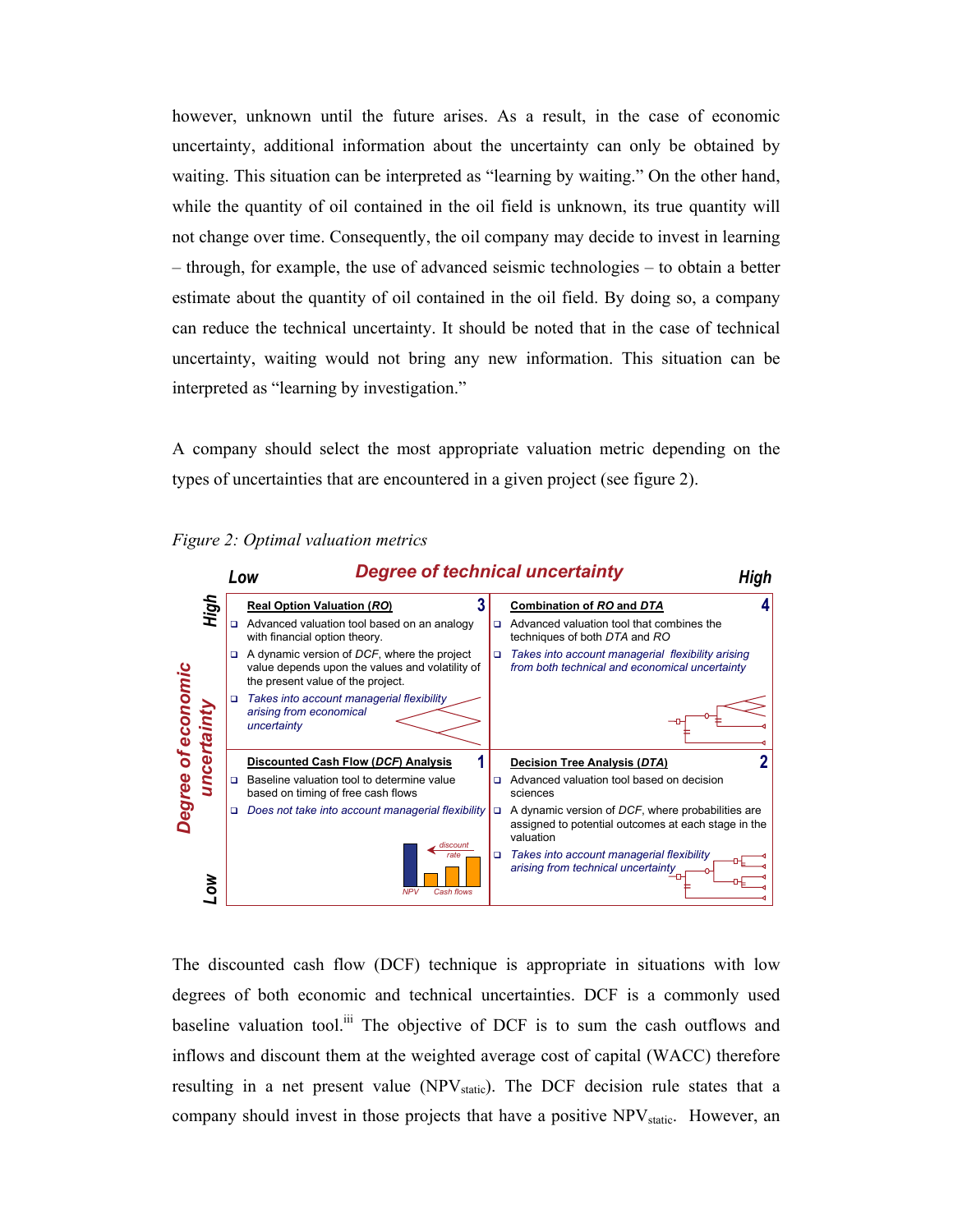undesirable characteristic of the DCF method is that it does not take into account the value of flexibility.

Alternatively, decision tree analysis (DTA), developed in the  $1950s<sup>iv</sup>$ , is suitable for the valuation of projects that have a high degree of technical uncertainty and a low degree of economic uncertainty. DTA is dynamic version of DCF, where objective probabilities are assigned to potential outcomes at each stage in the valuation. It happens that projects with technical uncertainty have a symmetric pay-off structure. As a result, it is possible to assign objective probabilities to the various outcomes, making DTA the most appropriate valuation technique for these types of projects.

In a transcript of a roundtable discussion on Real Options and Corporate Finance held at the University of Maryland and subsequently published in the Journal of Applied Corporate Finance (2003), Adam Borison, reasons along the same lines and state:

*"In most of the valuation challenges I run across, the right solution is to combine elements of both real options and old-fashioned decision analysis. Real Options can be used to address those parts of the problem that involve so-called 'market' or 'public' risks. But many projects also involve 'technical' or 'private' risks, where decision analysis is more applicable. This decomposition of the problem into private and market risks is, to me, a necessary condition for gaining broader acceptance of real options."* 

The difficulty with DTA is to obtain reliable discrete probabilities of success at each stage in the valuation. A first approach requires the availability of a team of technical experts as suggested by Copeland and Antikarov [2001] and Loch and Bode-Greuel [2001]. An alternative approach suggests a statistical analysis of past projects. The benefit of using statistical analysis is that, in general, only three pieces of information are required: the mean, standard deviation and the form of the probability distribution. For example, the extended Pearson-Tukey method as described by Keefer and Bodily [1983] allows for the estimation of discrete probabilities and outcomes for use in DTA.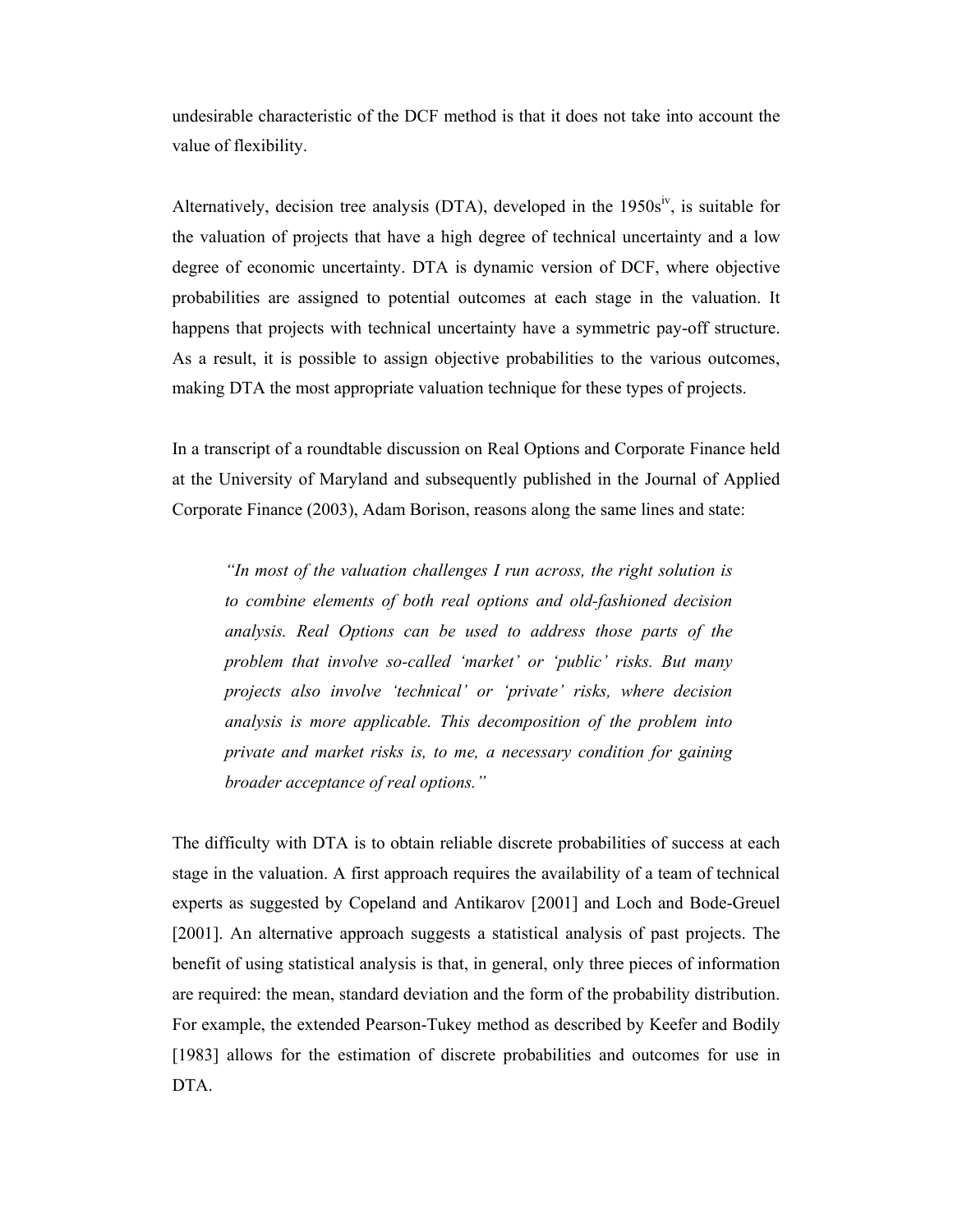Real options valuation (RO) is a relatively new methodology and is suitable for the valuation of projects that have a high degree of economic uncertainty and a low degree of technical uncertainty. RO evolved from the financial option theory developed by Black and Scholes in 1973. The Black and Scholes model calculates the value of a European call on a non-dividend paying stock as a function of five variables: the stock price,  $S$ ; the exercise price,  $X$ ; the time to expiry,  $t$ ; the risk-free rate of return, *r*; and the volatility of stock prices,  $\sigma$ . In the same year, Merton [1973] extended the formula to incorporate dividends,  $\delta$ . This financial option analogy was illustrated by Luehrman [1994], who established a mapping between project characteristics and financial option value drivers (see figure 3).

| <b>Financial option value drivers</b> | Variable         | <b>Real option value drivers</b>     |
|---------------------------------------|------------------|--------------------------------------|
| Exercise price                        | $\boldsymbol{X}$ | Investment cost                      |
| Stock price                           | S                | Present value of expected cash flows |
| Time to expiry                        | t                | Time to expiry                       |
| Volatility of stock price movements   | $\sigma$         | Volatility of expected cash flows    |
| Risk-free interest rate               | r                | Risk-free interest rate              |
| <b>Dividends</b>                      | $\delta$         | Cost incurred to preserve the option |

*Figure 3: Establishing a mapping between project and financial option value drivers* 

- **The investment cost** is analogous to the exercise price  $(X)$ . Keeping the other variables fixed, an increase in the investment cost will decrease the overall value of the project because it will reduce the net present value without flexibility (NPV<sub>static</sub>) and, as a result, the real options NPV (NPV<sub>RO</sub>).
- *The present value of expected cash flows* is equivalent to the stock price (*S*). An increase in the stock price will increase the overall value of the project because it will increase the  $NPV_{static}$ , and as a result the  $NPV_{RO}$  will also increase.
- **The time to expiry** (*t*) is equivalent to the time to maturity of a financial option. In real options, it is the maximum period that an investment can be deferred without loosing the embedded flexibility. The longer the investment can be deferred, the higher the value of the project because the likelihood of receiving additional information about the uncertainty is realistic.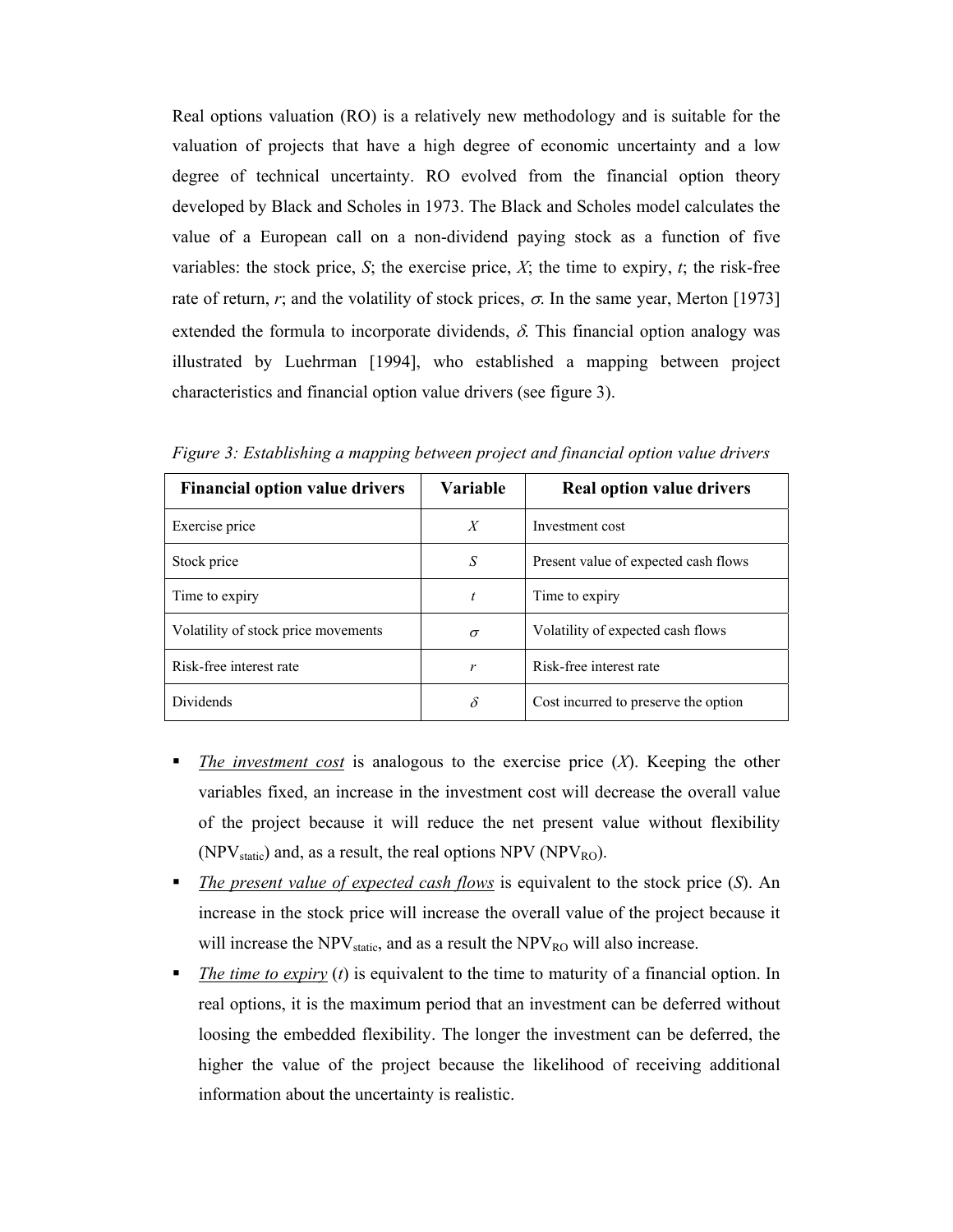- *The volatility of expected cash flows* (σ) will increase the value of the project in an environment where management can respond in a flexible way to economic uncertainty.
- *The risk-free rate* (*r*) will increase the value of the project because it will reduce the present value of the investment cost.
- *The cost incurred to preserve the option* (δ) is similar to dividend payouts in a financial option situation. As it is a cash outflow, it will reduce the overall value of the project.

Having established this mapping, the project value can now be calculated using the Black-Scholes formula: $v$ 

$$
C = Se^{-\delta t} N(d_1) - Xe^{-rt} N(d_2)
$$

where,

$$
d_1 = [\ln(S/X) + (r - \delta + \sigma^2/2)t]/\sigma \sqrt{t}
$$

and

$$
d_2 = d_1 - \sqrt{t}
$$

This call option analogy must, however, be applied with caution. In financial options, the volatility of stock price movements is a function of the uncertainty of stock price movements, because flexibility is built into the financial instrument. In real options, however, the volatility of expected cash flows is a function of the uncertainty of expected cash flows and the ability of management to respond to new information. Generally, in most cases flexibility is not necessarily built into the project and it may very well be that although management is operating in a very uncertain environment it has no, or limited, flexibility to respond. This is an important distinction to be made, because otherwise the possibility exists that projects without flexibility value would be overvalued.

For example, an electric utility considers investing in a Combined Cycle Gas Turbine (CCGT) power plant. Management wonders whether it should invest in a large 450 MW single shaft turbine or in a cluster of three smaller 150 MW machines, due to the fact that the company faces both seasonal and daily uncertainty of demand. While the single shaft power station requires a smaller upfront investment than the alternative, it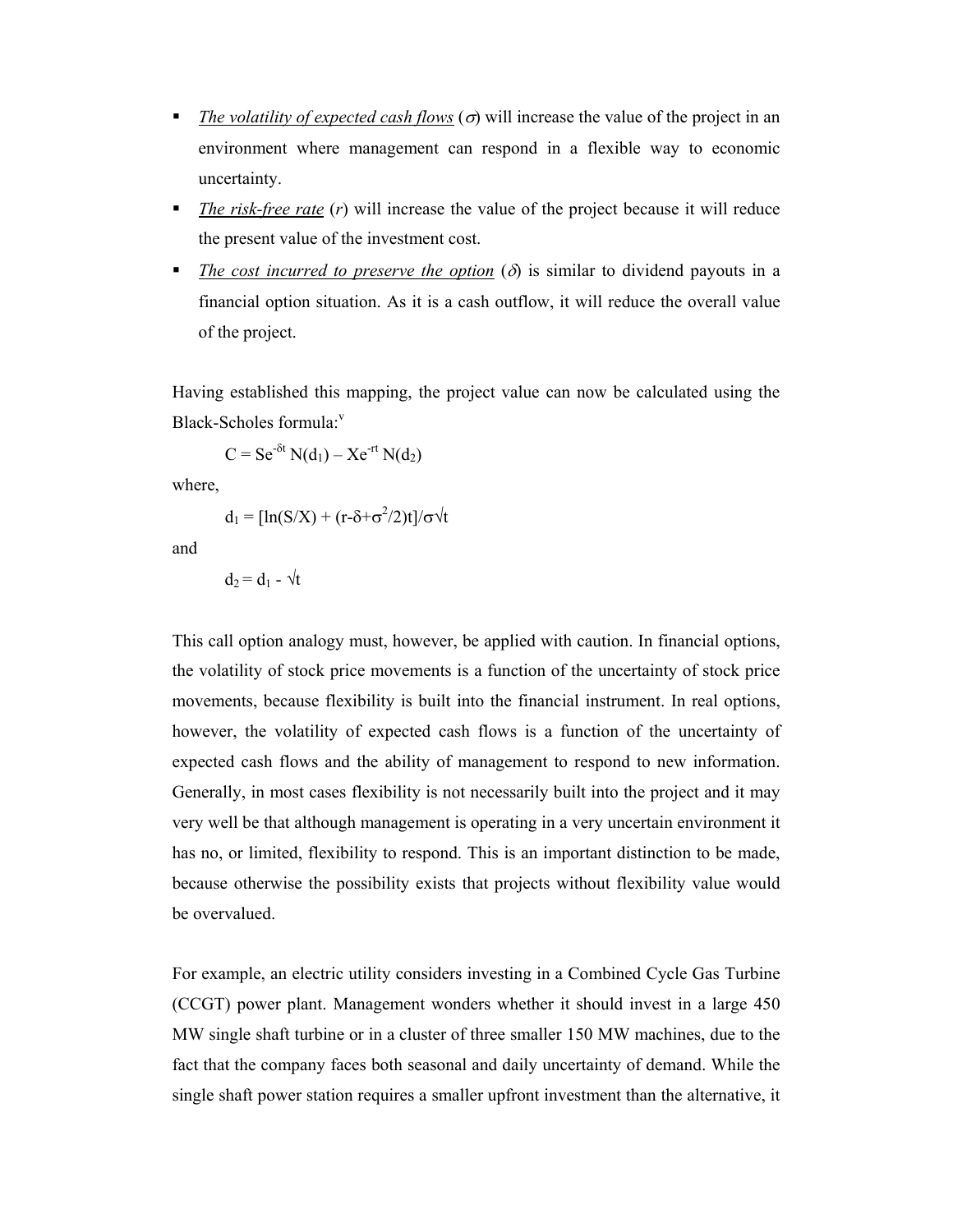has no embedded flexibility, because it is virtually impossible to adapt the output of the single shaft power plant in line with the changes in demand. As a result, management will prefer to invest in the cluster of smaller modules, if the benefits of the additional flexibility over the life cycle of the project outweigh the differential investment cost. This case clearly illustrates that in order to have a real option situation, one needs both a high degree of flexibility and uncertainty. Not surprisingly, the DCF method is most appropriate to value the single shaft turbine alternative, while RO is most appropriate to value the cluster of the 3 smaller machines. In fact, one can see real options as an extension of the traditional DCF method, where  $NPV_{RO} =$  $NPV_{static}$  + flexibility value (FV).

Finally, a hybrid of RO and DTA is most appropriate in situations characterized by both a high degree of technical and economic uncertainty. It is an advanced valuation tool, which requires the combination of DTA and RO, executed in sequence. Our experience shows that in most real life situations, management faces both economic and technical uncertainty. As a result, management will often have to resort to the hybrid of RO and DTA. Pharmaceutical companies, for example, face a high degree of technical uncertainty in their drug development processes and a high degree of economic uncertainty in their product sales and marketing processes. The same is true for companies in technology and research-intensive industries as well as for natural resource companies.

Figure 4 below gives an overview of technical and economic uncertainty and resulting valuation approaches in different sectors.

|                                    |                                                                                                           |                                                                                                              |                                                              | Oil and gas                            |
|------------------------------------|-----------------------------------------------------------------------------------------------------------|--------------------------------------------------------------------------------------------------------------|--------------------------------------------------------------|----------------------------------------|
|                                    | <b>Pharmaceuticals</b>                                                                                    | <b>High Tech</b>                                                                                             | Oil                                                          | Gas                                    |
| Technical<br>uncertainty<br>driver | Probability of<br>success in the<br>various stages of<br>R&D                                              | Probabilities of<br>success in the<br>various stages of<br>R&D                                               | Probabilities associated with<br>oil or gas                  | recoverable reserves volumes of either |
| Estimation<br>method               | Either by capturing<br>the knowledge of<br>experts or through<br>statistical analysis of<br>past projects | Either by<br>capturing the<br>knowledge of<br>experts or through<br>statistical analysis<br>of past projects | Collection and Appraisal of 3D<br>seismic data <sup>vi</sup> |                                        |

*Figures 4: Technical and economic uncertainty in different sectors*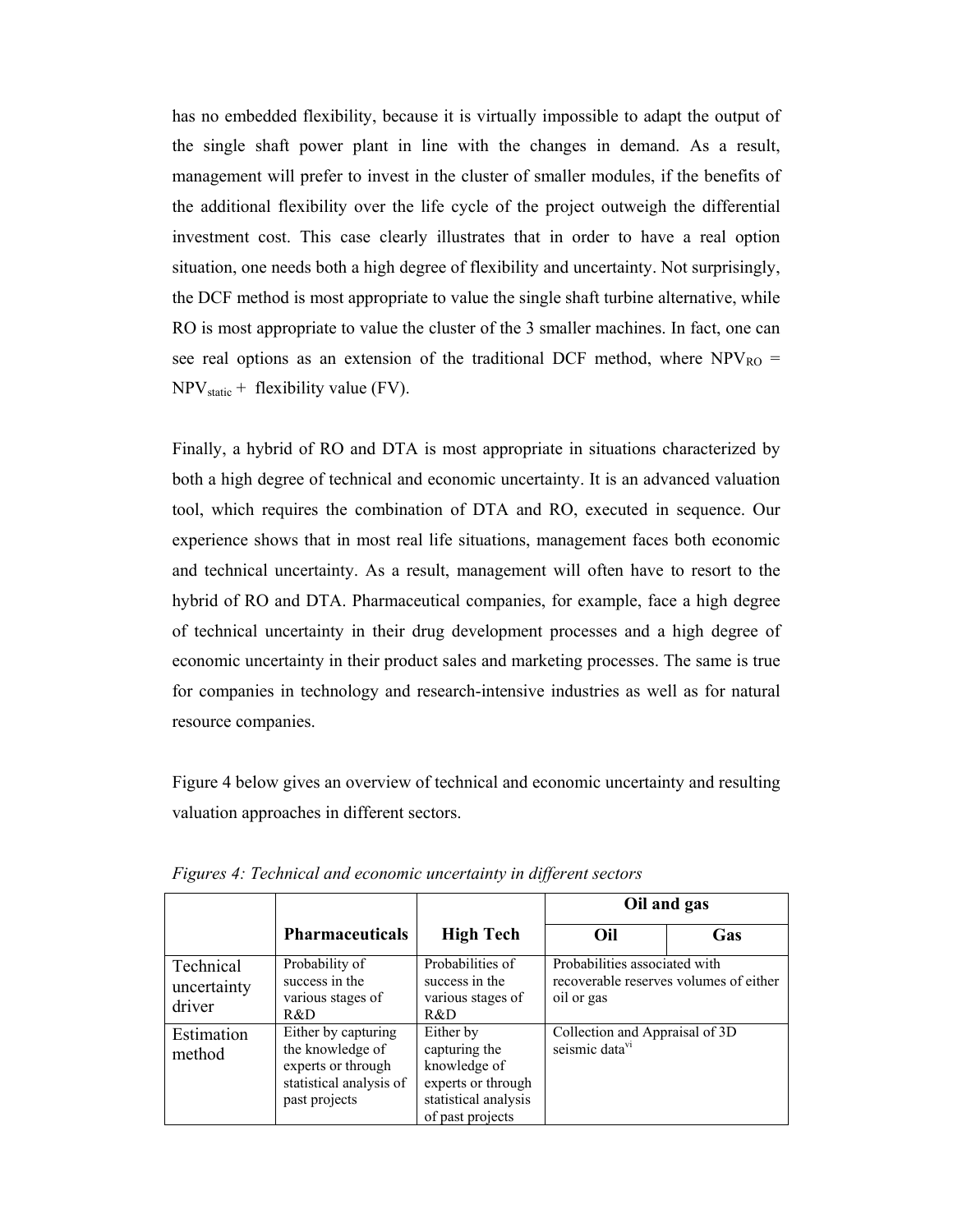| Economic<br>uncertainty                 | Success in marketing<br>a drug once FDA<br>approval has been<br>obtained                | Success in<br>marketing the new<br>product                                                | Forward looking<br>prices of oil<br>No uncertainty<br>around the future<br>demand for oil<br>(oil companies<br>sell entire<br>production<br>output) | Forward looking<br>prices of gas<br>Future demand<br>for natural gas<br>(North American<br>market in full<br>development)                    |
|-----------------------------------------|-----------------------------------------------------------------------------------------|-------------------------------------------------------------------------------------------|-----------------------------------------------------------------------------------------------------------------------------------------------------|----------------------------------------------------------------------------------------------------------------------------------------------|
| Estimation<br>method                    | Either based on data<br>of similar projects or<br>through Monte Carlo<br>simulation     | Either based on<br>data of similar<br>projects or through<br>Monte Carlo<br>simulation    | Monte Carlo<br>simulation                                                                                                                           | Monte Carlo<br>simulation                                                                                                                    |
| Appropriate<br>valuation<br>methodology | A hybrid of DTA<br>and RO (if flexibility<br>to address economic<br>uncertainty exists) | A hybrid of DTA<br>and RO (if<br>flexibility to<br>address economic<br>uncertainty exists | DTA (limited<br>ability to address<br>the uncertainty<br>surrounding oil<br>prices)                                                                 | A hybrid of DTA<br>and RO (future<br>demand<br>uncertainty can<br>be addressed by<br>staging<br>investments in<br>LNG trains. <sup>vii</sup> |

# **DTA illustrated**

Consider a company – FibreTech – active in the development and marketing of carbon fibre compounds. Carbon fibre compounds have a set of unique properties. They are extremely strong, can easily absorb shocks but are very expensive and difficult to make. Currently, FibreTech only produces carbon fibre compounds for the car racing industry. The safety regulations in car racing are very stringent and carbon fibre compounds are, for example, used to make the cockpit of Formula One racing cars. Racing car drivers in Formula One have survived impacts of up to 300 kph indicating the unique properties of the carbon fibre compounds used in making the cockpits. FibreTech also wants to bring this technology to the consumer car market but needs to develop a new cheaper compound in order for the consumer car industry to be interested.

Assume that for the time being, FibreTech faces only technological uncertainty and is unsure about what to do:

1. The research and development (R&D) phase requires an investment of £2 million and has a 25% probability of yielding a successful compound. It is estimated that the R&D phase will require 1 year to complete.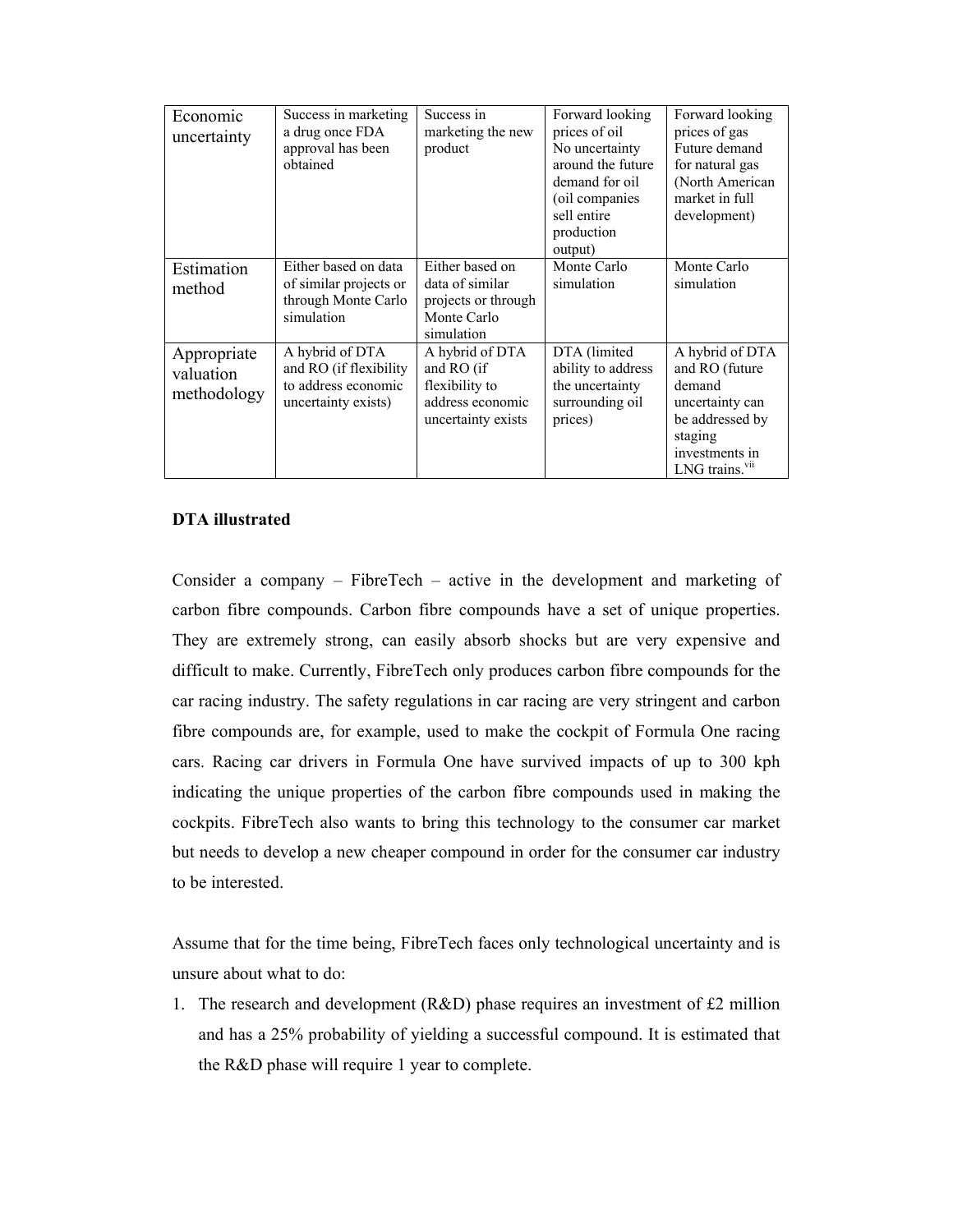- 2. The safety-testing phase requires an investment of £10 million and has a 50% chance of succeeding. The safety-testing phase requires such a large investment because several prototypes need to be made in order to be able to carry out the tests. The safety phase will take an additional year.
- 3. The licensing phase will yield a one-time cash inflow at the end of the safetytesting phase of £50 million.

From the above description it is clear that DTA is the most appropriate valuation tool to be used. Figure 5 depicts the decision tree for our example.<sup>viii</sup>





Assuming a 10% discount rate, the net payoff resulting from the safety-testing phase is £12.73 million  $[(£50 \text{ million } /1.1 * 0.5) - £10 \text{ million}]$ . Likewise, the net payoff resulting from the R&D phase is £0.89 million  $[(\text{\textsterling}12.73 /1.1 * 0.25) - \text{\textsterling}2$  million]. From this it can be concluded that FibreTech should invest in the R&D phase of the project. However, FibreTech should not make today the decision to invest in the safety-testing phase. Only in the case that the R&D phase yields a successful compound should the company invest in the next phase.

Valuing the project using the DCF method, the project has a value of -£5.93 million. This is a very different result from that obtained when valuing the project using DTA. This is because, in the DCF, it is assumed that the investments in both the R&D and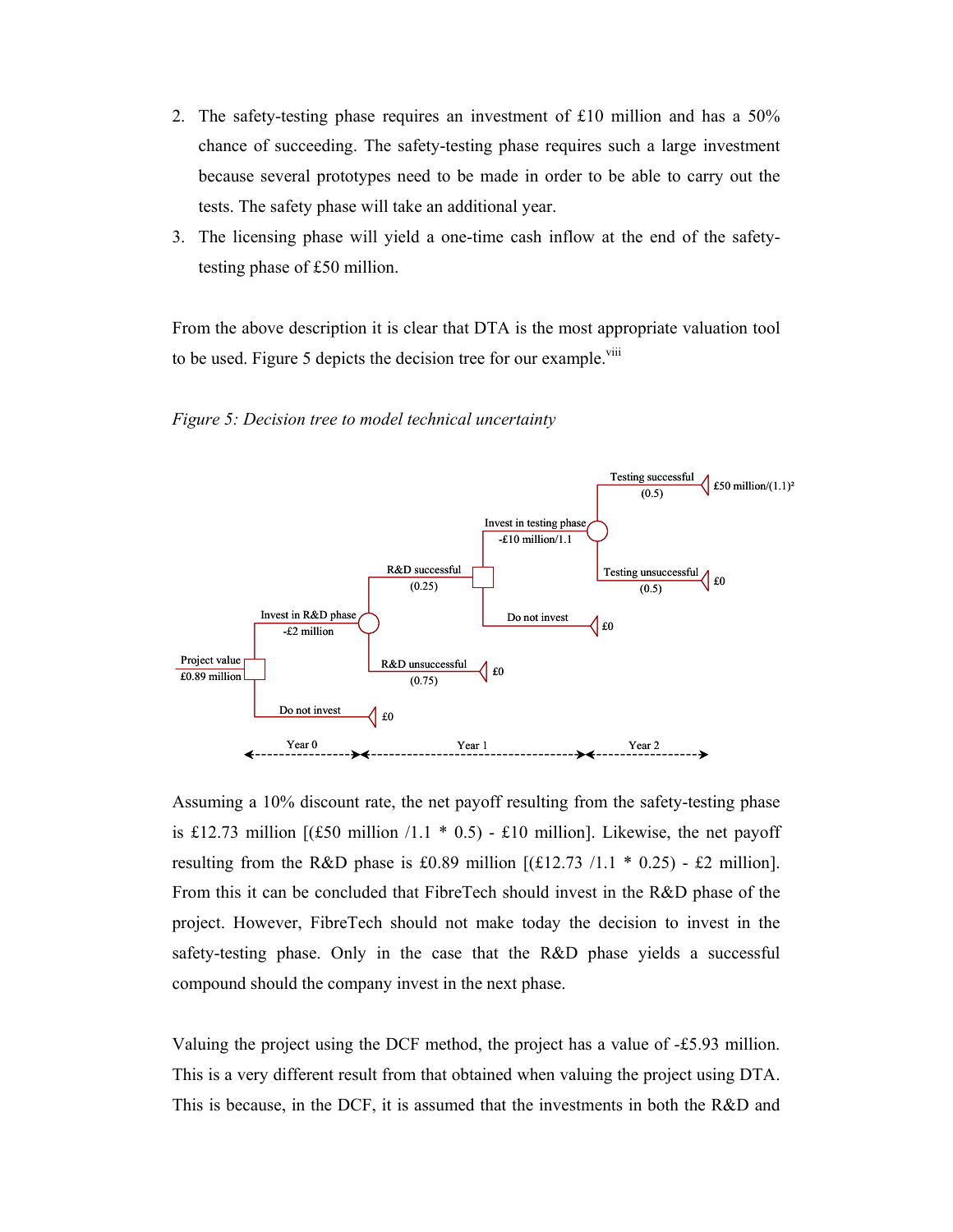testing phases are committed, while in the DTA method, the investment in the testing phase will only occur if the R&D phase yields a successful carbon fibre compound. This is depicted below in figure 6.

| Year                    |                |                            |                  |
|-------------------------|----------------|----------------------------|------------------|
| <b>Project phase</b>    | Research &     | Testing                    | License carbon   |
|                         | Development    |                            | fibre compound   |
| <b>PV</b> of cash flows | -£2 million    | $-\pounds10$ million / 1.1 | $(0.25*0.5*£50)$ |
|                         |                |                            | million)/ $1.12$ |
| <b>NPV</b>              | -£5.93 million |                            |                  |

*Figure 6: Valuing the project using the DCF approach* 

#### **Extending the problem to include economic uncertainty**

This R&D example can now be extended to include economic uncertainty as well. Previously, it was assumed that FibreTech would be able to licence the carbon fibre compound for an amount equal to £50 million. Suppose that in this revised example, FibreTech is not considering licensing the carbon fibre compound technology, but instead to manufacture the product in-house. To achieve this, FibreTech needs to invest a further £40 million at the end of year 2 in order to start production one year later. The problem is that FibreTech is unsure at what price the compound will sell and there is a general belief that the price will largely depend on the general condition of the economy. Here, it is assumed that the present value of expected cash flow is £110 million and that the volatility of these cash flows is 30%.

This makes the problem much more difficult to value as there are now two sources of uncertainty. As a result, a hybrid approach of RO and DTA is most appropriate. This is because DTA is well equipped to deal with the symmetric payoff nature of the R&D-related uncertainties while RO is well equipped to deal with the asymmetric payoff nature of the market-related uncertainty.

The first step is to calculate the value of the option to invest in the manufacturing plant. Assuming a risk-free rate of 5%, the project value drivers can be mapped against the financial option value drivers (see figure 7), then the Black-Scholes option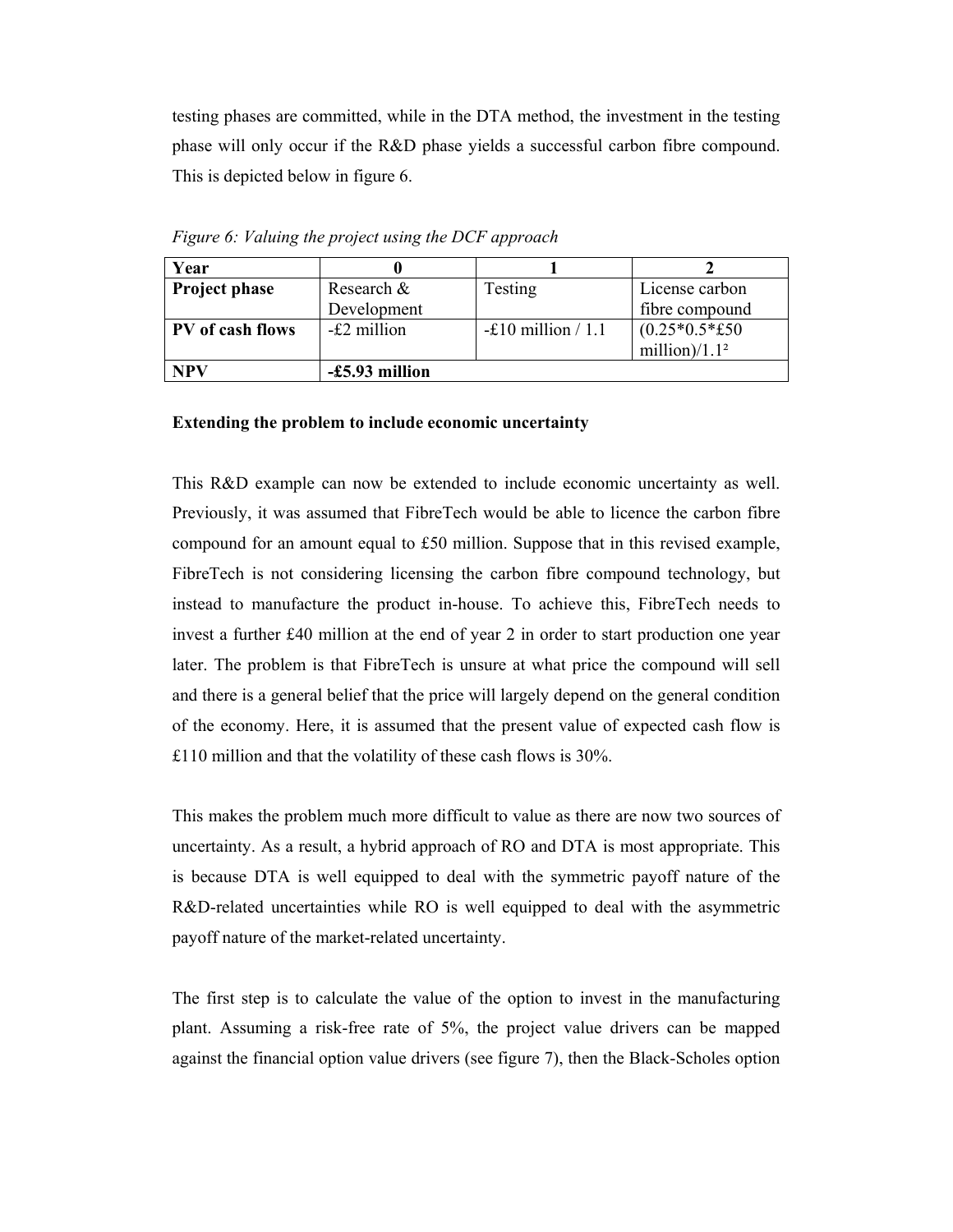pricing formula can be used to calculate the expected net payoff at the start of the construction phase.

| <b>Financial option value drivers</b> | <b>Variable</b> | <b>Real option value drivers</b>     |
|---------------------------------------|-----------------|--------------------------------------|
| Exercise price                        | £40 million     | Investment cost                      |
| Stock price                           | $£110$ million  | Present value of expected cash flows |
| Time to expiry                        | 1 year          | Time to expiry                       |
| Volatility of stock price movements   | 30%             | Volatility of expected cash flows    |
| Risk-free interest rate               | 5%              | Risk-free interest rate              |
| <b>Dividends</b>                      | $0\%$           | Cost incurred to preserve the option |

*Figure 7: Mapping our project value drivers and financial option value drivers* 

The expected net payoff at the start of the construction phase is £71.9 million. This value can now be inserted in the decision tree to calculate the value of the project using decision tree analysis, as illustrated in figure 8.





Assuming a 10% discount rate, the net payoff resulting from the safety testing phase is £22.68 million  $[(\text{\textsterling}71.9 \text{ million}/1.1 * 0.5) - \text{\textsterling}10 \text{ million}]$ . Likewise, the net payoff resulting from the R&D phase is £3.15 million  $[(\text{\pounds}22,68 /1.1 * 0.25) - \text{\pounds}2$  million]. From this it is concluded that FibreTech should invest in the R&D phase of the project.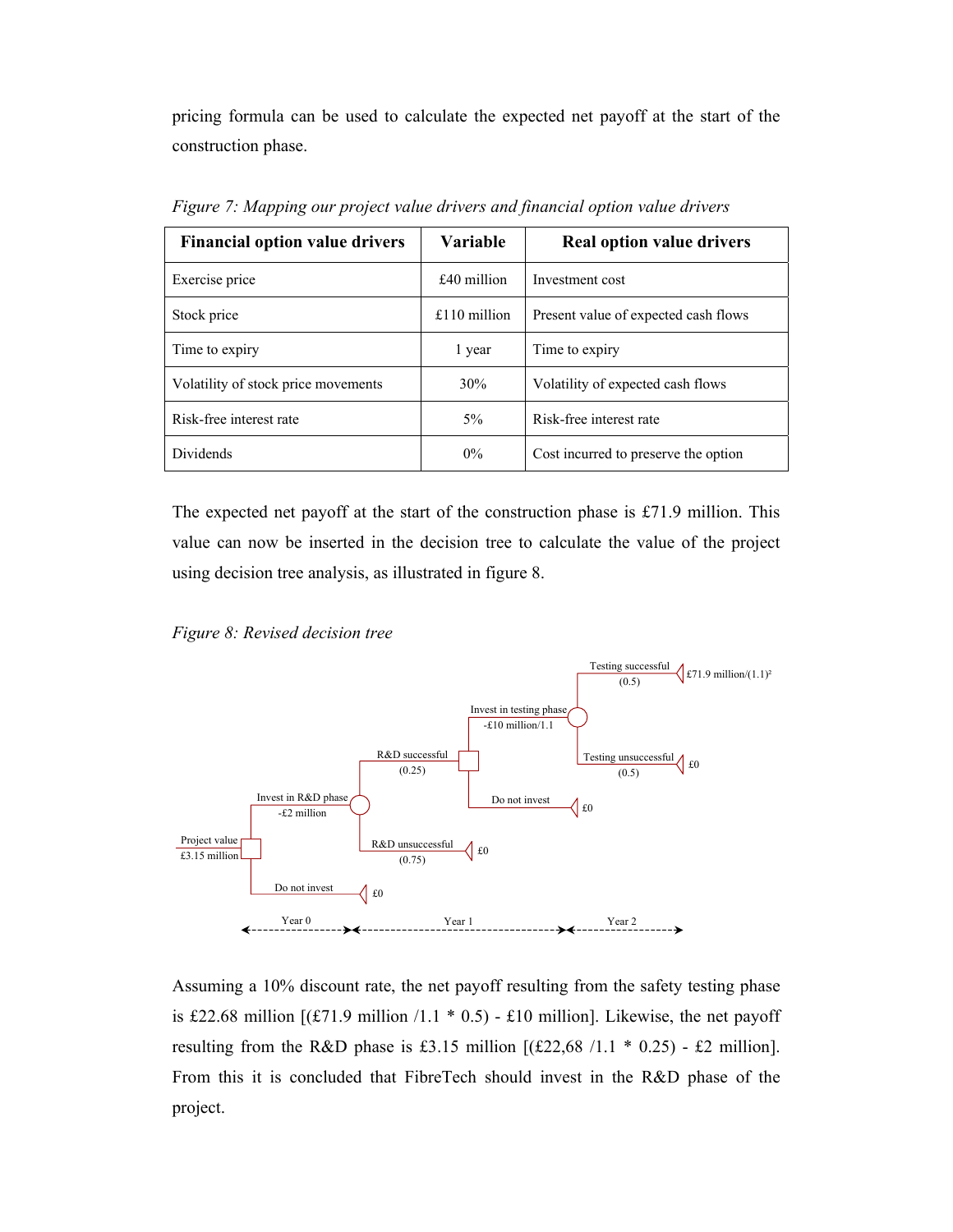Comparing the results of these two variations of the same case would favour in-house manufacturing over licensing to a third party. However, FibreTech should not make that decision today. Instead, it should wait for two years and make a decision based on the outlook of the economy. Clearly this flexibility is extremely valuable to the company.

## **Conclusion**

Managers have a wide variety of valuation metrics at their disposal. However, choosing the most appropriate valuation metric can be a daunting task because no single valuation metric is equipped to deal with all the various real-life situations, especially in an increasingly uncertain and rapidly evolving environment. The framework suggested here, which makes a clear distinction between technical, or project related, uncertainty and economic, or market related, uncertainty should help in simplifying this task. It has also been demonstrated that employing the wrong valuation metric could lead to very misleading results.

Black, Fisher, and Myron Scholes, The Pricing of Options and Corporate Liabilities (Journal of Political Economy, 1973)

Borrison, Adam, University of Maryland Roundtable on Real Options and Corporate Finance (Journal of Applied Corporate Finance, 2003)

Copeland, Tom and Vladimir Antikarov, Real Options (Texere, 2001)

Cox, John C., Stephen A. Ross, and Mark Rubinstein, Option Pricing: A Simplified Approach (Journal of Financial Economics, 1979)

Dixit, Avinash K., and Robert S. Pindyck, Investment under Uncertainty (Princeton University Press, 1994)

Kim, S. H., T. Crick, and S. H. Kim, Do Executives Practice what Academics Preach? (Management Accounting, 1986)

Loch, C. H., and K. Bode-Greuel, Evaluating Growth Options as Sources of Value for Pharmaceutical Research Projects (R&D Management 31(2), 2001)

Luehrman, Timothy A., Capital Projects as Real Options: An Introduction (Harvard Business School, 1994)